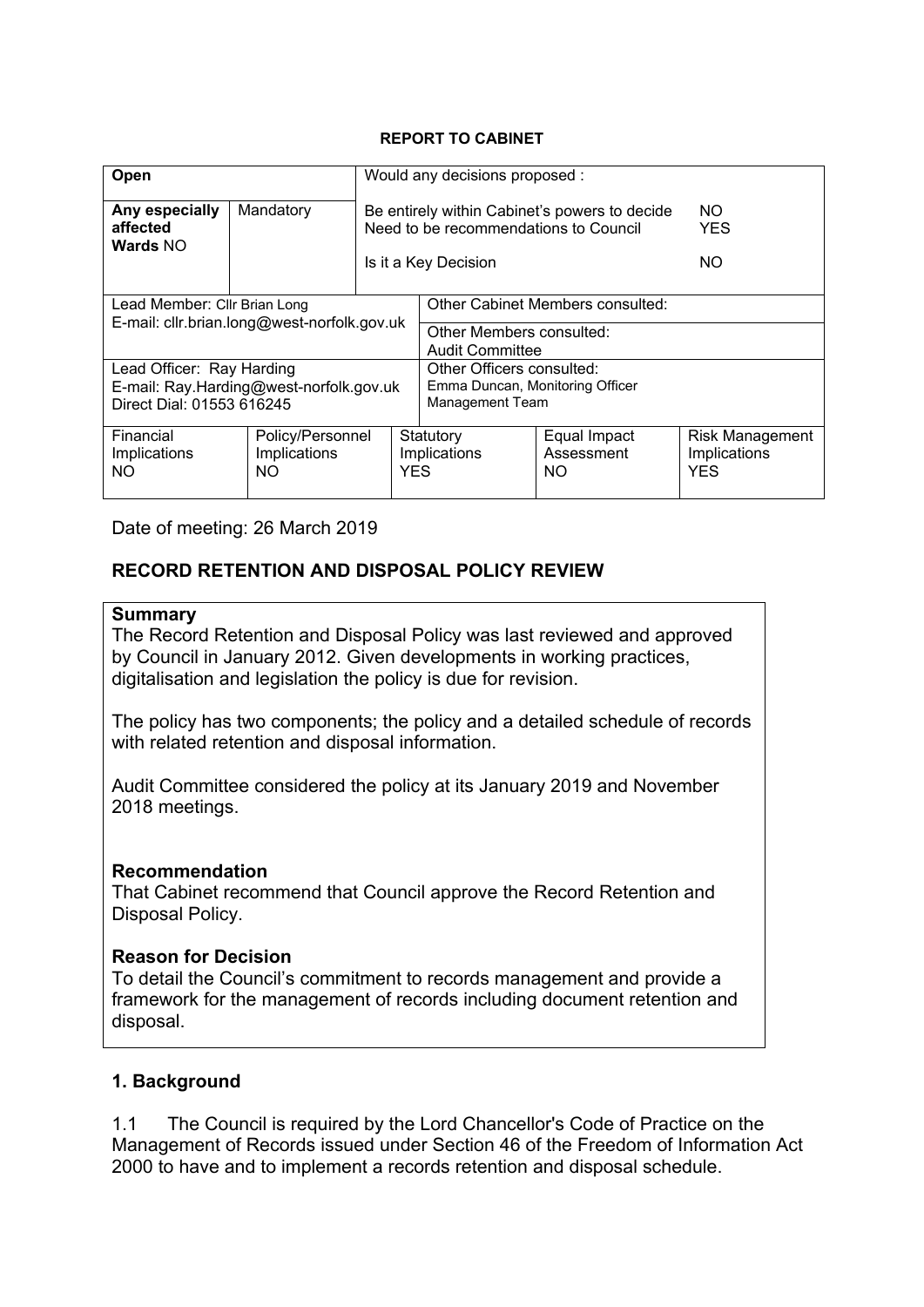1.2 The Council's current policy was last reviewed and approved by Council in January 2012. The draft policy was considered by Audit and Risk Committee in November 2011 and recommended to Cabinet in 6 December 2011. The Council's Records Retention and Disposal Policy has two components; the policy and a detailed schedule of records with related retention information.

# **2. Record Retention and Disposal Policy**

2.1 The Records Retention and Disposal Policy is a key element of the Council's governance framework and informs the requirements to keep particular records for prescribed time periods that are specified by legislation and recommended in guidance.

2.2 The policy defines the Council's obligations and responsibilities in the handling and storage of data in relation to the legislation such as the Data Protection Act 2018, Freedom of Information Act 2000 and the 2016 General Data Protection Regulation (GDPR).

2.3 Where there is an absence of legislation or guidance, service managers have used common practice across the sector or organisation as a guide to retention.

2.4 The policy and schedule reviews were undertaken by the Policy and Performance unit with input from the Systems and Administration Manager and input from Eastlaw and the ICT Manager. The drafting also considered current records management guidance and recently developed local authority policy and retention schedules. Service managers were consulted on the content of the retention schedule.

2.5 As an integral part of the Council's approach to information governance, the updated policy clarifies the Council's expected standards in relation to the management and disposal of records.

# **3. Retention Schedule**

3.1 The Council has followed the retention periods recommended by the Local Government Classification Scheme, Retention Guidelines for Local Authorities, statute and local custom and practice.

3.2 The introduction of GDPR has further encouraged service managers and those responsible for the Council's information assets to review records and practices. As such, the retention schedule is a "living" document. The current policy and schedule are one document requiring Cabinet and Council approval. Accordingly, the refreshed policy has been split so that the policy framework alone is approved by Cabinet and Council and the schedule becomes an operational management tool.

# **4. Policy Implications**

4.1 Given changes in legislation, the policy is due for revision.